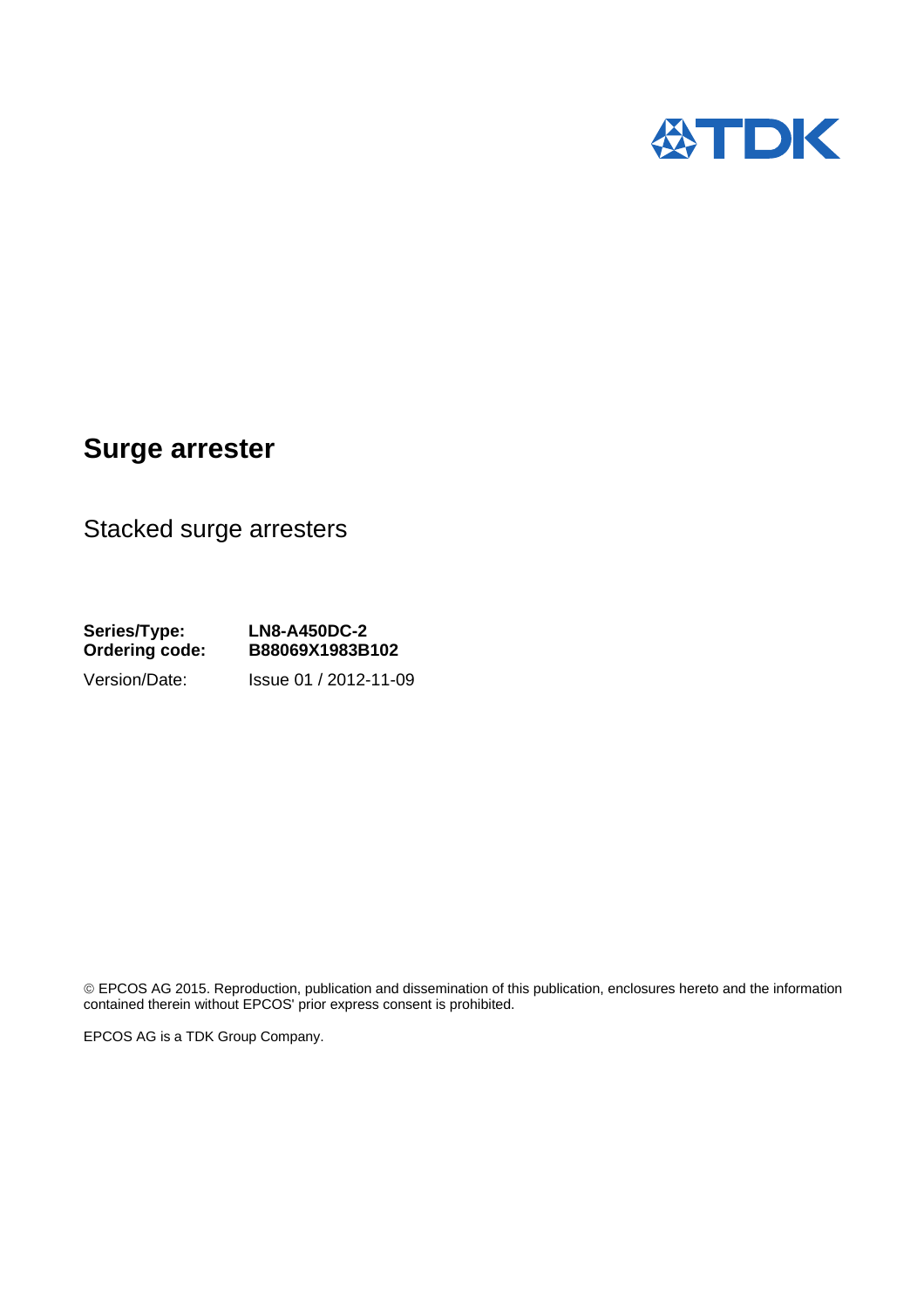

## **Stacked surge arresters LN8-A450DC-2**

*Surge arrester* **B88069X1983B102** 

- Fast response time
- $H$  High current rating
- Stable performance over life
- Very low capacitance
- **High insulation resistance**
- Excellent SMD handling
- RoHS-compatible

#### **Features Applications**

■ DC power supply protection 24 V

| <b>Electrical specifications</b>                                                                                                                                                                                                       |                                                                                     | Arrester only                                                                         | w. capacitors <sup>2)</sup>      | Unit                                       |
|----------------------------------------------------------------------------------------------------------------------------------------------------------------------------------------------------------------------------------------|-------------------------------------------------------------------------------------|---------------------------------------------------------------------------------------|----------------------------------|--------------------------------------------|
| DC spark-over voltage $1$                                                                                                                                                                                                              |                                                                                     | 450<br>± 30                                                                           | < 500                            | V<br>%                                     |
| Front of wave spark-over voltage at 6 kV, 1.2/50 µs<br>- initial<br>- after service life                                                                                                                                               |                                                                                     | < 1100<br>< 1500                                                                      | < 780<br>< 1200                  | $\vee$<br>V                                |
| DC operating voltage                                                                                                                                                                                                                   |                                                                                     | 24<br>± 25                                                                            |                                  | $V_{DC}$<br>℅                              |
| Service life<br>5 operations<br>10 operations $[5x (+) & 5x (-)]$<br>10 operations $[5x (+) & 5x (-)]$<br>2 operations<br>300 operations $(+/-$ alternating polarity)<br>Insulation resistance at 100 $V_{DC}$<br>Capacitance at 1 MHz | 50 Hz, 1 s<br>5/320 $\mu$ s <sup>3)</sup><br>$8/20$ µs<br>$10/350$ µs<br>10/1000 µs | < 1                                                                                   | 1<br>25<br>10<br>3<br>100<br>>10 | A<br>A<br>kA<br>kA<br>A<br>$G\Omega$<br>pF |
| Weight                                                                                                                                                                                                                                 |                                                                                     | ~2.2                                                                                  |                                  | g                                          |
| Operation and storage temperature                                                                                                                                                                                                      |                                                                                     | $-40+90$                                                                              |                                  | $\rm ^{\circ}C$                            |
| Climatic category (IEC 60068-1)                                                                                                                                                                                                        |                                                                                     | 40/90/21                                                                              |                                  |                                            |
| Marking, red positive                                                                                                                                                                                                                  |                                                                                     | N YY⊾<br><b>24DC</b><br>YY.<br>- Year of production<br>24DC<br>- DC operating voltage |                                  |                                            |

<sup>1)</sup> At delivery AQL 0.65 level II, DIN ISO 2859

2) At delivery ASL 0.00 level it,  $2^{12}$  Refer to circuit diagram on page 3

<sup>3)</sup> Test generator 1 kV, 10/700  $\mu$ s, 40  $\Omega$ 

Terms in accordance with IEC 61643-11.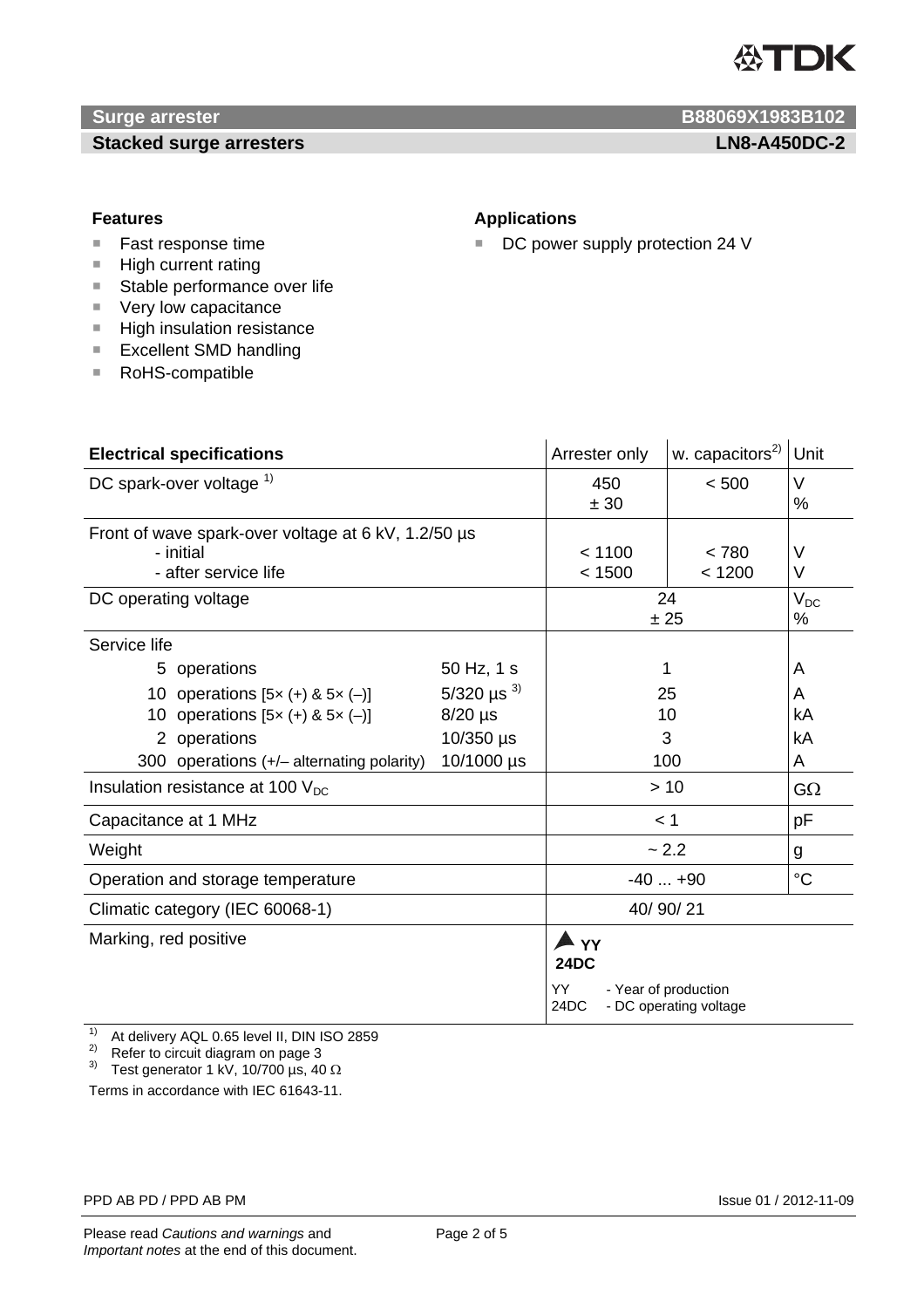# **公TDK**

## **1988069X1983B102 B88069X1983B102**

#### **Stacked surge arresters LN8-A450DC-2**

**Circuit diagram (C1 = 100 pF capacitor)**



## **Dimensional drawing in mm**







recommended pad-outline

tin-plated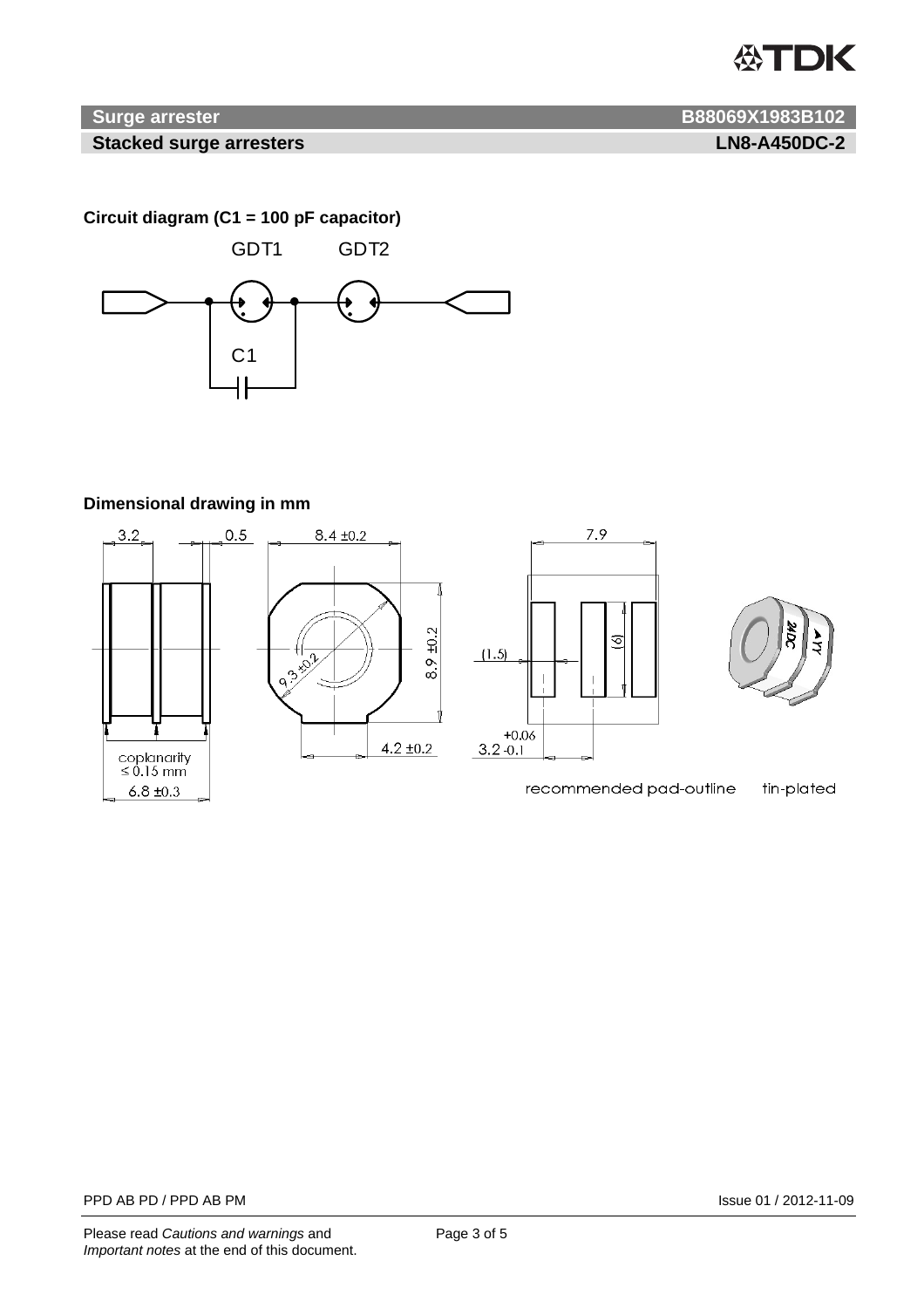# **ASTDK**

#### **Stacked surge arresters LN8-A450DC-2**

**Surge arrester B88069X1983B102** 

### **Ordering code and packing advice**

*B88069X1983B102 = 100 pcs. on foam trays* 





#### **Cautions and warnings**

- Surge arresters must not be operated directly in power supply networks.
- Surge arresters may become hot in case of longer periods of current stress (danger of burning).
- Surge arresters may be used only within their specified values. In case of overload, the lead contacts may fail or the component may be destroyed.
- Damaged surge arresters must not be re-used.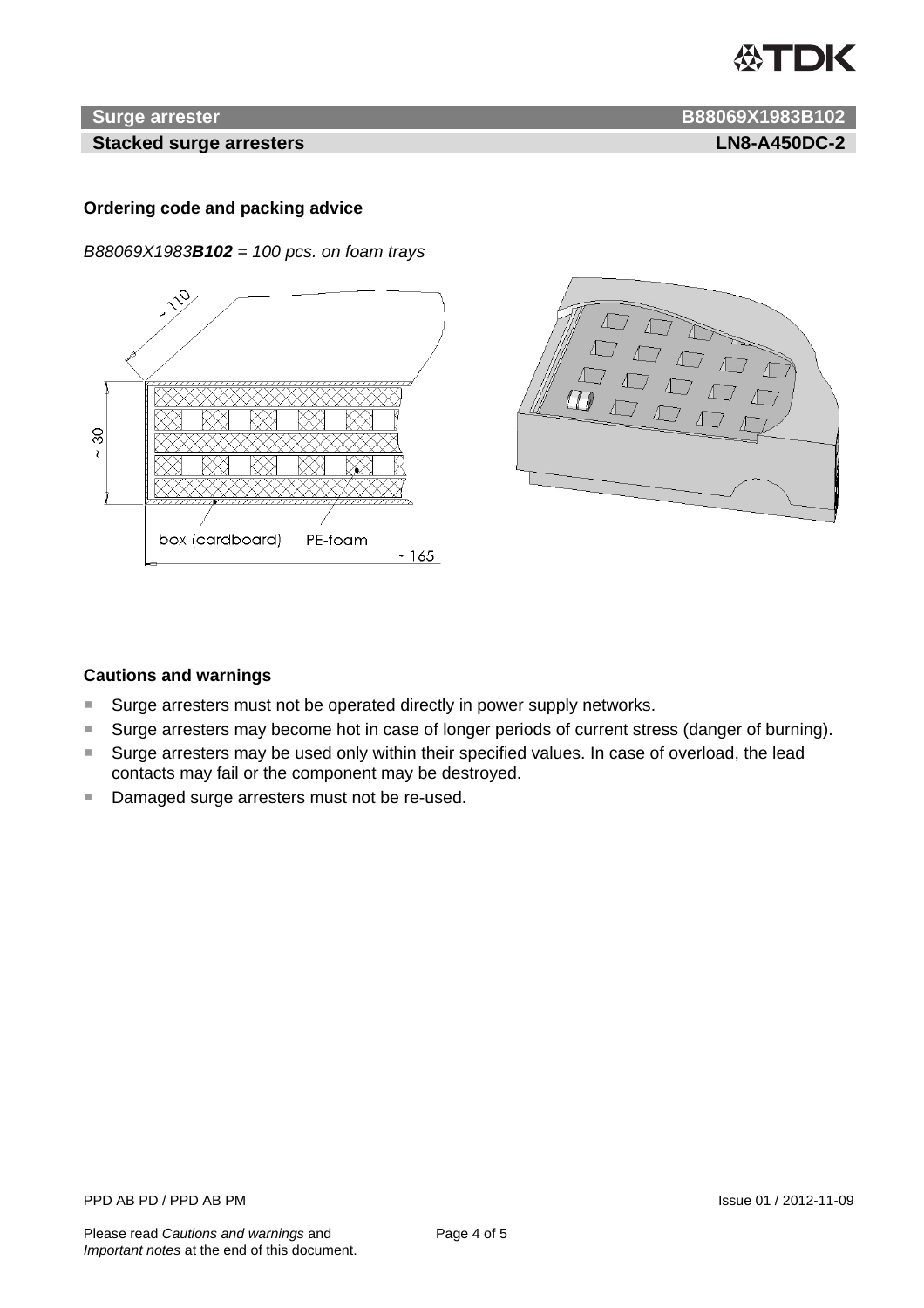The following applies to all products named in this publication:

- 1. Some parts of this publication contain **statements about the suitability of our products for certain areas of application**. These statements are based on our knowledge of typical requirements that are often placed on our products in the areas of application concerned. We nevertheless expressly point out **that such statements cannot be regarded as binding statements about the suitability of our products for a particular customer application.** As a rule, EPCOS is either unfamiliar with individual customer applications or less familiar with them than the customers themselves. For these reasons, it is always ultimately incumbent on the customer to check and decide whether an EPCOS product with the properties described in the product specification is suitable for use in a particular customer application.
- 2. We also point out that **in individual cases, a malfunction of electronic components or failure before the end of their usual service life cannot be completely ruled out in the current state of the art, even if they are operated as specified.** In customer applications requiring a very high level of operational safety and especially in customer applications in which the malfunction or failure of an electronic component could endanger human life or health (e.g. in accident prevention or life-saving systems), it must therefore be ensured by means of suitable design of the customer application or other action taken by the customer (e.g. installation of protective circuitry or redundancy) that no injury or damage is sustained by third parties in the event of malfunction or failure of an electronic component.
- 3. **The warnings, cautions and product-specific notes must be observed.**
- 4. In order to satisfy certain technical requirements, **some of the products described in this publication may contain substances subject to restrictions in certain jurisdictions (e.g. because they are classed as hazardous)**. Useful information on this will be found in our Material Data Sheets on the Internet (www.epcos.com/material). Should you have any more detailed questions, please contact our sales offices.
- 5. We constantly strive to improve our products. Consequently, **the products described in this publication may change from time to time**. The same is true of the corresponding product specifications. Please check therefore to what extent product descriptions and specifications contained in this publication are still applicable before or when you place an order. We also **reserve the right to discontinue production and delivery of products**. Consequently, we cannot guarantee that all products named in this publication will always be available. The aforementioned does not apply in the case of individual agreements deviating from the foregoing for customer-specific products.
- 6. Unless otherwise agreed in individual contracts, **all orders are subject to the current version of the "General Terms of Delivery for Products and Services in the Electrical Industry" published by the German Electrical and Electronics Industry Association (ZVEI)**.
- 7. The trade names EPCOS, BAOKE, Alu-X, CeraDiode, CeraLink, CSMP, CSSP, CTVS, DeltaCap, DigiSiMic, DSSP, FilterCap, FormFit, MiniBlue, MiniCell, MKD, MKK, MLSC, MotorCap, PCC, PhaseCap, PhaseCube, PhaseMod, PhiCap, SIFERRIT, SIFI, SIKOREL, SilverCap, SIMDAD, SiMic, SIMID, SineFormer, SIOV, SIP5D, SIP5K, ThermoFuse, WindCap are **trademarks registered or pending** in Europe and in other countries. Further information will be found on the Internet at www.epcos.com/trademarks.